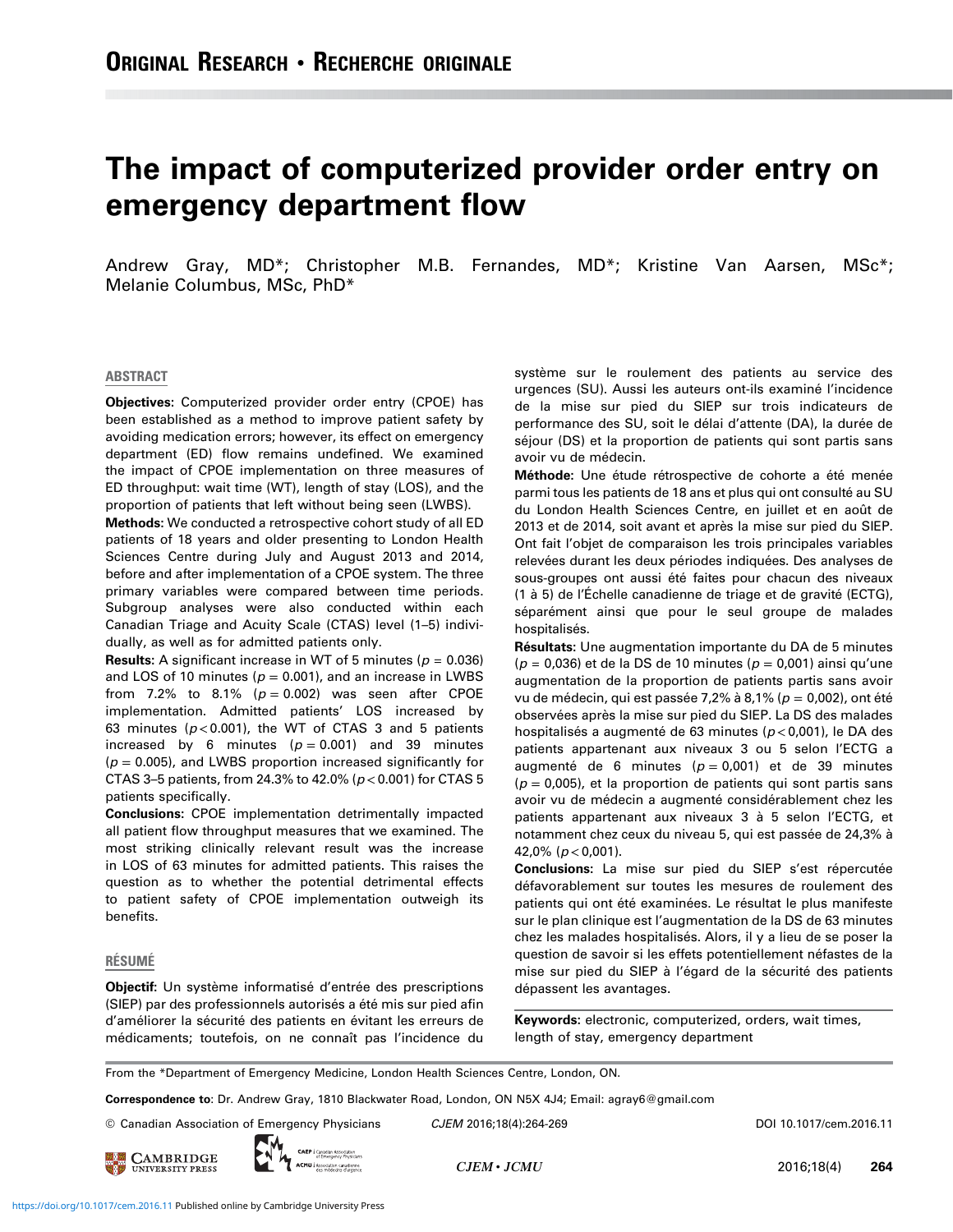# INTRODUCTION

Computerized provider order entry (CPOE) in health care has been introduced across North America based on a business model suggesting savings from improved patient safety.<sup>[1](#page-4-0)</sup> This improvement is primarily achieved through forcing functions that alert health care providers to potential medication cross-reactions or allergy risks, and to evidence-based clinical decision rules that may favour particular medications or approaches. Carrying out non-advocated approaches frequently requires manual override by the provider. Pain management and encouragement to adhere to complaint-based protocols for specific conditions, such as renal colic and cerebrovascular accidents, are some examples of potential benefits of  $\text{CPOE.}^{2-4}$  Most problems with CPOE occur with implementation rather than CPOE itself.<sup>[1](#page-4-0)</sup>

Although certain benefits have been found with CPOE, there has been little research on the impact of CPOE implementation on patient flow. Some research suggests CPOE results in prolonged length of stay (LOS) for admitted patients, reduced physician productivity, and increased time to order entry. $5-7$ Other research suggests CPOE reduces  $LOS<sup>8-9</sup>$  though the evidence for this is either limited to a specific chief complaint or to Emergency Department Information Systems that impact emergency department (ED) patients only. As ED crowding becomes increasingly problematic, the impact of CPOE on ED flow must be examined to better evaluate whether it is beneficial (e.g., reduced time to order processing) or detrimental (e.g., slower patient disposition decisions).

The purpose of this study was to evaluate the impact of the implementation of a new hospital-wide Canadian CPOE system on three primary ED variables: LOS, wait time (WT), and the proportion of patients who left without being seen (LWBS) by a physician.

## **METHODS**

# **Setting**

London Health Sciences Centre (LHSC), a quaternary care centre in London, Ontario, sees approximately 60,000 ED patients per year through its Victoria campus, and approximately 40,000 ED patients per year through its university campus. It is staffed by certified emergency physicians, with support from two emergency medicine residency programs, and rotating residents from various specialties.

CPOE was introduced in April 2014 under the acronym HUGO (Healthcare Undergoing Optimization). This system impacted all services and disciplines across the organization simultaneously, with education on the new system occurring in the few weeks prior to implementation. HUGO is based on a specific software solution from Cerner Corporation that has been modified for the needs of our institution.

# **Design**

We conducted a retrospective cohort study of all patients of 18 years and older presenting to LHSC EDs in July and August of 2013 and 2014, before and after the implementation of HUGO. We compared key throughput variables (WT, LOS, and LWBS) between groups before and after implementation. Data were extracted from the LHSC electronic database supported by the health records department. The study was approved through the Research Ethics Board of Western University.

## Inclusion and exclusion criteria

We included all ED patients ages 18 years and older triaged at the study location during July and August of 2013 and 2014. We excluded patients with incomplete or incorrect ED charts. We excluded patients with negative WTs or negative lengths of stay (indicative of an erroneous triage or assessment time recorded) or extreme outliers where WTs exceeded 24 hours (presumed to represent an erroneously wrong day recorded). Any patients missing vital statistics (such as gender or CTAS) were also excluded.

## Definition of variables

The following variables were calculated:

 $WT$  (minutes) = time of first physician assessment to time triaged

 $LOS$  (minutes)  $=$  time of disposition to time triaged LWBS (%) = number of patients who LWBS/total visits for a given period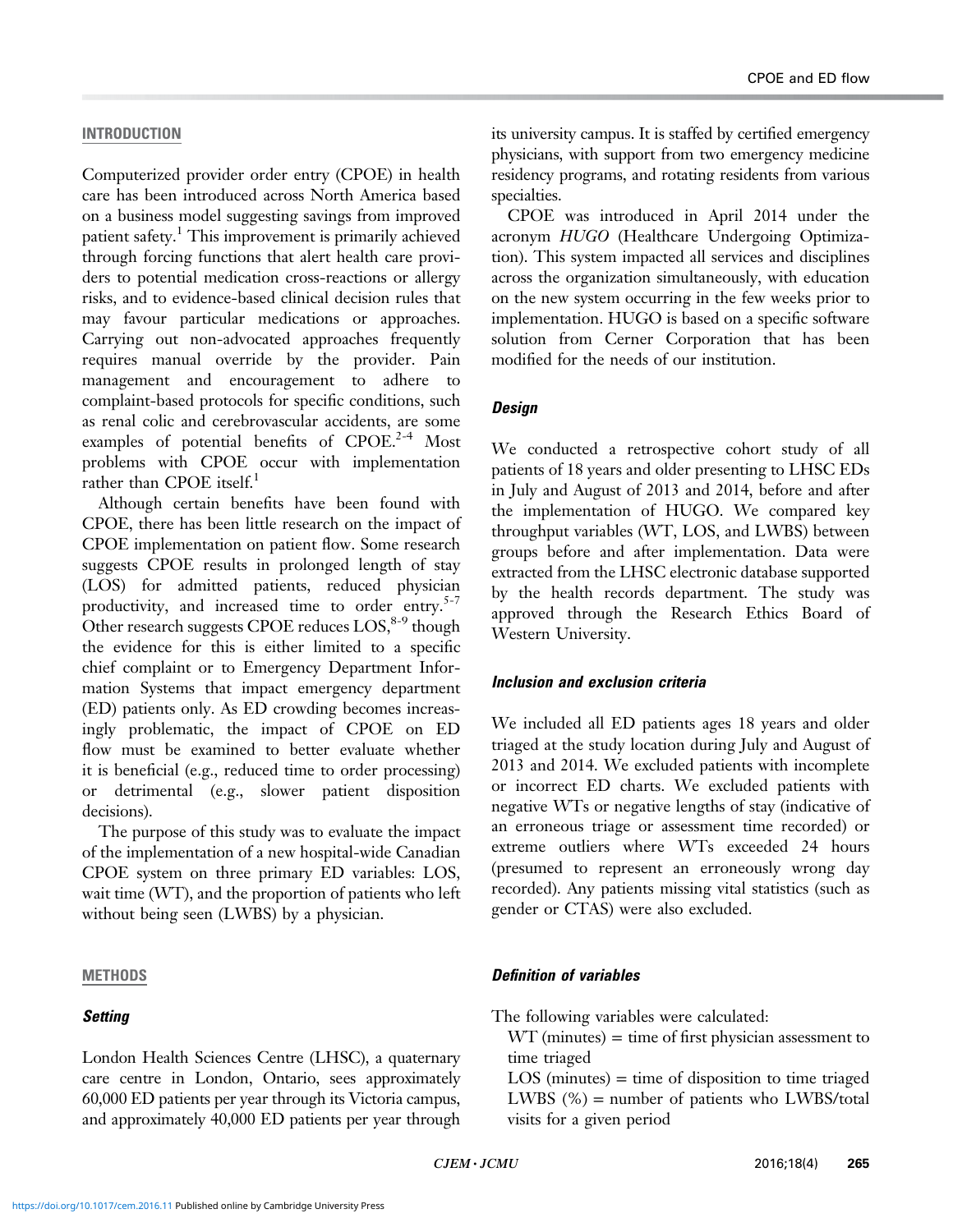#### Subgroup analysis

Subgroup analysis was performed on patients categorized into six *a priori* subgroups, which consisted of each individual CTAS level (1–5) and an additional analysis performed on admitted patients only. Each subgroup was compared before and after intervention for all three calculated throughput variables defined previously.

## Data analysis

Descriptive statistics were calculated for age, sex, CTAS level, disposition, and total number of patients for each time-period. Variables were examined to determine whether they had a normal or non-normal distribution using the Kolmogorov-Smirnov test. Next, we compared WT and LOS between groups using the Mann-Whitney U test to assess for any overall significant change in these variables for ED patients between each time-period. We compared the LWBS proportion between groups using the chi-square test to assess for any change at each time-period.

Data were entered directly into a passwordprotected, study-specific Microsoft Excel database (Microsoft Corporation, Redmond, WA). All data analyses were performed using SPSS (V. 22.0, IBM Corporation).

#### RESULTS

Table 1 provides descriptive statistics of the study population before and after CPOE implementation and illustrates statistics were similar. [Table 2](#page-3-0) provides all ED throughput variables, suggesting worsening of ED flow after the intervention, though some subgroups were impacted more than others.

#### DISCUSSION

We found that implementation of CPOE detrimentally affected three standard ED throughput indicators. Key findings to note were that, after CPOE, LOS for admitted patients was significantly increased, WT for CTAS 3 patients was increased, and the proportion of patients who LWBS was increased. All of these are indicators of worsening crowding and poor ED throughput.

The manner in which ED crowding contributes to the risk of spread for potentially lethal disease has been noted previously.<sup>[10](#page-4-0)</sup> In the years since, efforts to

| Table 1. Descriptive statistics before and after<br>implementation |               | <b>CPOE</b>   |
|--------------------------------------------------------------------|---------------|---------------|
|                                                                    | Before (2013) | After (2014)  |
| Visits included                                                    | 19,338        | 19,121        |
| Visits excluded                                                    | 466           | 1,235         |
| Visits analysed                                                    | 18,872        | 17,886        |
| Age (median [IQR])                                                 | 48 [30-65]    | 48 [30-66]    |
| <b>GENDER</b>                                                      |               |               |
| Male                                                               | 8,922 (47.3%) | 8,406 (47.0%) |
| Female                                                             | 9,950 (52.7%) | 9,480 (53.0%) |
| <b>CTAS</b>                                                        |               |               |

| Female                                                                                 | 9,950 (52.7%) | 9,480 (53.0%) |  |  |
|----------------------------------------------------------------------------------------|---------------|---------------|--|--|
| <b>CTAS</b>                                                                            |               |               |  |  |
|                                                                                        | 452 (2.4%)    | 409 (2.3%)    |  |  |
| 2                                                                                      | 4,673 (24.8%) | 4,760 (26.6%) |  |  |
| 3                                                                                      | 9,193 (48.7%) | 9,037 (50.5%) |  |  |
| 4                                                                                      | 4,381 (23.2%) | 3,487 (19.5%) |  |  |
| 5                                                                                      | 173 (0.9%)    | 193 (1.1%)    |  |  |
| <b>DISPOSITION</b>                                                                     |               |               |  |  |
| Admitted                                                                               | 3,121 (16.5%) | 2,972 (16.6%) |  |  |
| $CPOE = computerized provider order entry; CTAS = Canadian Triangle and Acuity Scale;$ |               |               |  |  |

IQR = interquartile range

better control hospital flow have yielded mixed results. A number of centres have reported dramatic improvements in ED patient flow,  $9,11$  but this has been pre-dicated on improved inpatient access. As Litvak<sup>[12](#page-4-0)</sup> has shown, efforts such as Lean Thinking<sup>13</sup> or Toyota Production System<sup>[14](#page-4-0)</sup> require approximately 80% inpatient bed occupancy to be successful. Many Canadian hospitals, including ours, function with far higher occupancy, sometimes up to 125%, thus any gains from implementation of these processes may be negligible in such settings. As well, increased boarding time in the ED has been found to correlate with increased mor-tality.<sup>[15](#page-4-0)</sup> Thus, dramatically worsening bed occupancy within the ED as may be the case from HUGO implementation, without addressing inpatient occupancy, could contribute to further stretching of limited resources, such as nursing and physician time, and have the potential to worsen patient outcomes.

Our results suggest that HUGO increases ED LOS for admitted patients by a median of 63 minutes. This shows the dramatic effect of poor implementation on the process of patient care. It is difficult to argue that gains through efficiencies would override this inefficiency, particularly when WTs for non-admitted patients have also increased. One concern is that resilient emergency physicians could attempt to overcome this lack of capacity by examining patients in nonstandard locations, such as hallways and chairs. This could lead to more risk to the patient because the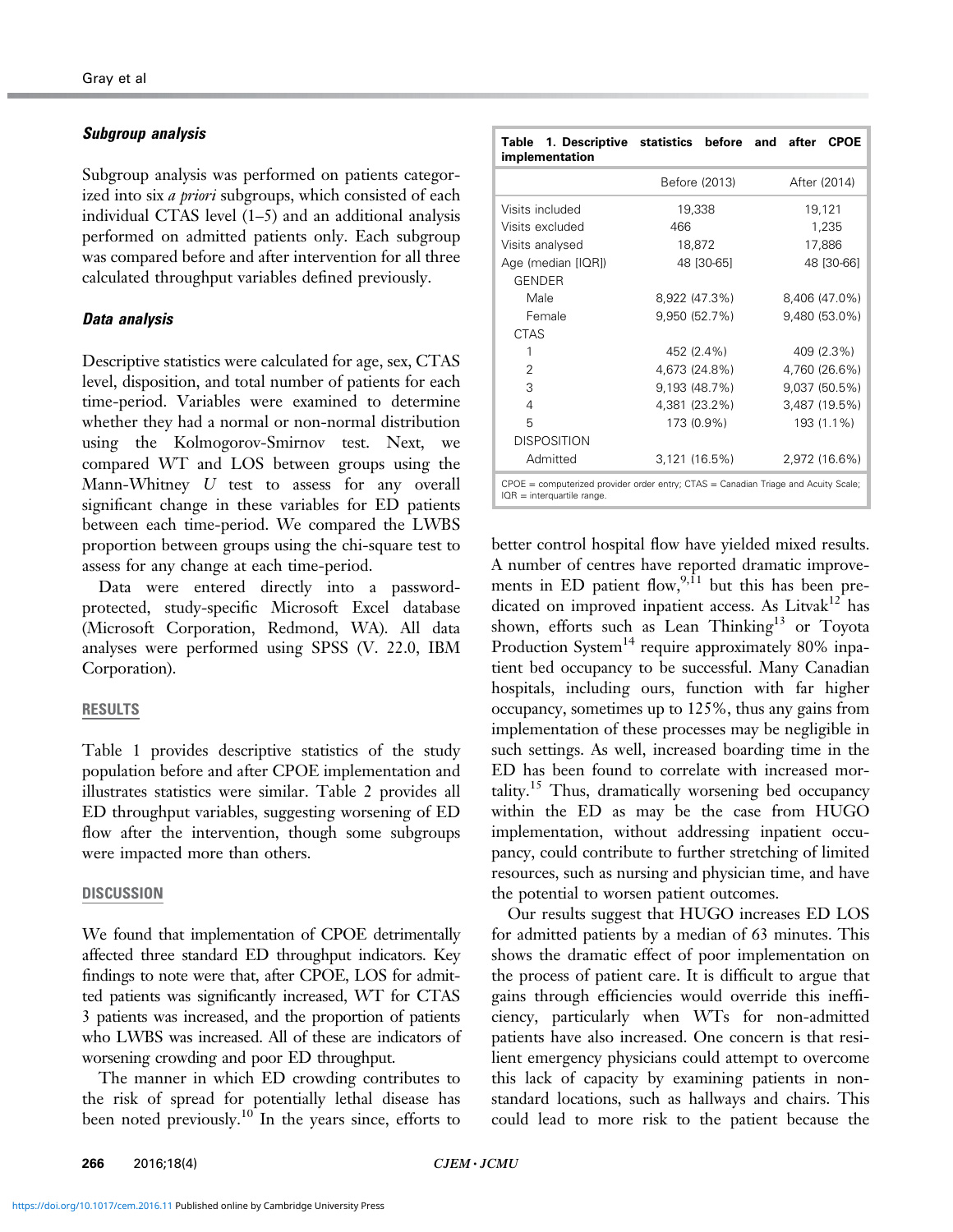| all visits and each subgroup |                     |                                                  |            |
|------------------------------|---------------------|--------------------------------------------------|------------|
|                              | Before (2013)       | After (2014)                                     | p value    |
| <b>ALL VISITS</b>            |                     |                                                  |            |
| Median WT (minutes [IQR])    | 78 [33-165]         | 83 [33-166]                                      | $= 0.036*$ |
| Median LOS (minutes [IQR])   | 254 [147-417]       | 264 [153-442]                                    | $= 0.001*$ |
| <b>LWBS</b>                  | 1,364 (7.2%)        | 1,448 (8.1%)                                     | $= 0.002*$ |
| CTAS <sub>1</sub>            |                     |                                                  |            |
| Median WT (minutes [IQR])    | $5[0-15]$           | $4$ [0-15]                                       | $= 0.441$  |
| Median LOS (minutes [IQR])   | 301 [130.25-615.75] | 304 [141-621.5]                                  | $= 0.759$  |
| <b>LWBS</b>                  | $\Omega$            | $\Omega$                                         |            |
| CTAS <sub>2</sub>            |                     |                                                  |            |
| Median WT (minutes [IQR])    | 37 [18-67]          | 38 [18-72]                                       | $= 0.471$  |
| Median LOS (minutes [IQR])   | 301 [179-547]       | 307 [186-591]                                    | $= 0.041*$ |
| <b>LWBS</b>                  | 41 (0.9%)           | 55 (1.2%)                                        | $= 0.178$  |
| CTAS <sub>3</sub>            |                     |                                                  |            |
| Median WT (minutes [IQR])    | 113 [51-201]        | 119 [57-205]                                     | $= 0.001*$ |
| Median LOS (minutes [IQR])   | 275 [170-426]       | 279 [169-445]                                    | $= 0.635$  |
| <b>LWBS</b>                  | 706 (7.7%)          | 776 (8.6%)                                       | $= 0.025*$ |
| CTAS 4                       |                     |                                                  |            |
| Median WT (minutes [IQR])    | 114 [52-201]        | 117 [56-214]                                     | $= 0.068$  |
| Median LOS (minutes [IQRI)   | 168 [93-278]        | 167 [94-280]                                     | $= 0.638$  |
| <b>LWBS</b>                  | 575 (13.1%)         | 536 (15.4%)                                      | $= 0.004*$ |
| CTAS <sub>5</sub>            |                     |                                                  |            |
| Median WT (minutes [IQR])    | 92 [34-164]         | 131 [52-241]                                     | $= 0.005*$ |
| Median LOS (minutes [IQR])   | 131 [56-207]        | 163 [96.75-294]                                  | $= 0.106$  |
| <b>LWBS</b>                  | 42 (24.3%)          | 81 (42.0%)                                       | $< 0.001*$ |
| <b>ADMITTED</b>              |                     |                                                  |            |
| Median WT (minutes [IQR])    | 45 [17-104.5]       | 43 [16-103]                                      | $= 0.678$  |
| Median LOS (minutes [IQR])   | 713 [443.5-1204.5]  | 776 [486-1260]                                   | $< 0.001*$ |
|                              |                     | $\sim$ $\sim$ $\sim$ $\sim$ $\sim$ $\sim$ $\sim$ |            |

<span id="page-3-0"></span>

| Table 2. Emergency department throughput variables before and after implementation of CPOE for |  |
|------------------------------------------------------------------------------------------------|--|
| all visits and each subgroup                                                                   |  |

\*Statistically significant at p<0.05; CPOE = computerized provider order entry; CTAS = Canadian Triage and Acuity Scale; IQR = interquartile range; LOS = length of stay; LWBS = left without being seen; WT = wait time.

physical exam likely becomes less reliable in a disadvantaged area.

Application of queuing theory demonstrates the negative effect of HUGO on non-admitted patients. We analysed CTAS 3 patients at Victoria campus, which has approximately 40 ED beds, using the M/M/s model for multiple servers with a single queue,  $12$  where s is the number of servers (beds available),  $\lambda$  is the average number of arrivals per unit of time (approximately four CTAS 3 patients per hour), and  $\mu$  is the average number of requests served per unit of time (1/WT, in our case). Most of the time, s is 15 at our Victoria campus (the rest of the beds are taken up by admitted patients or CTAS 1 or 2 cases). In this case, using a queuing theory calculator (e.g., supositorio. com),  $W_q$  goes from 0.18 minutes pre-HUGO to 0.31 minutes post-HUGO, where  $W_q$  is the average waiting time for a CTAS 3 patient to access the next available bed (a 70% increase in inefficiency). When we have only 10 available beds, as may be the case when many admitted patients are occupying beds due to increased LOS, HUGO effects escalate for  $W<sub>a</sub>$ (14.33 minutes to 22.72 minutes). It is arguable that the primary reason that the system is able to function is emergency physician resiliency efforts, as mentioned previously.

It has previously been demonstrated that it is possible to improve LWBS proportion through use of a Fasttrack process.[16-](#page-4-0)[20](#page-5-0) Such a process focuses on CTAS 4 and 5 patients, who otherwise are a very low priority and sometimes even overlooked. The LWBS proportion is primarily a measure of efficiency in the care of CTAS 4 and 5 patients. The Fast-track process is in keeping with modern flow theories that look at streaming of patients to appropriate resources (fewer resources for CTAS 4/5, more for higher acuity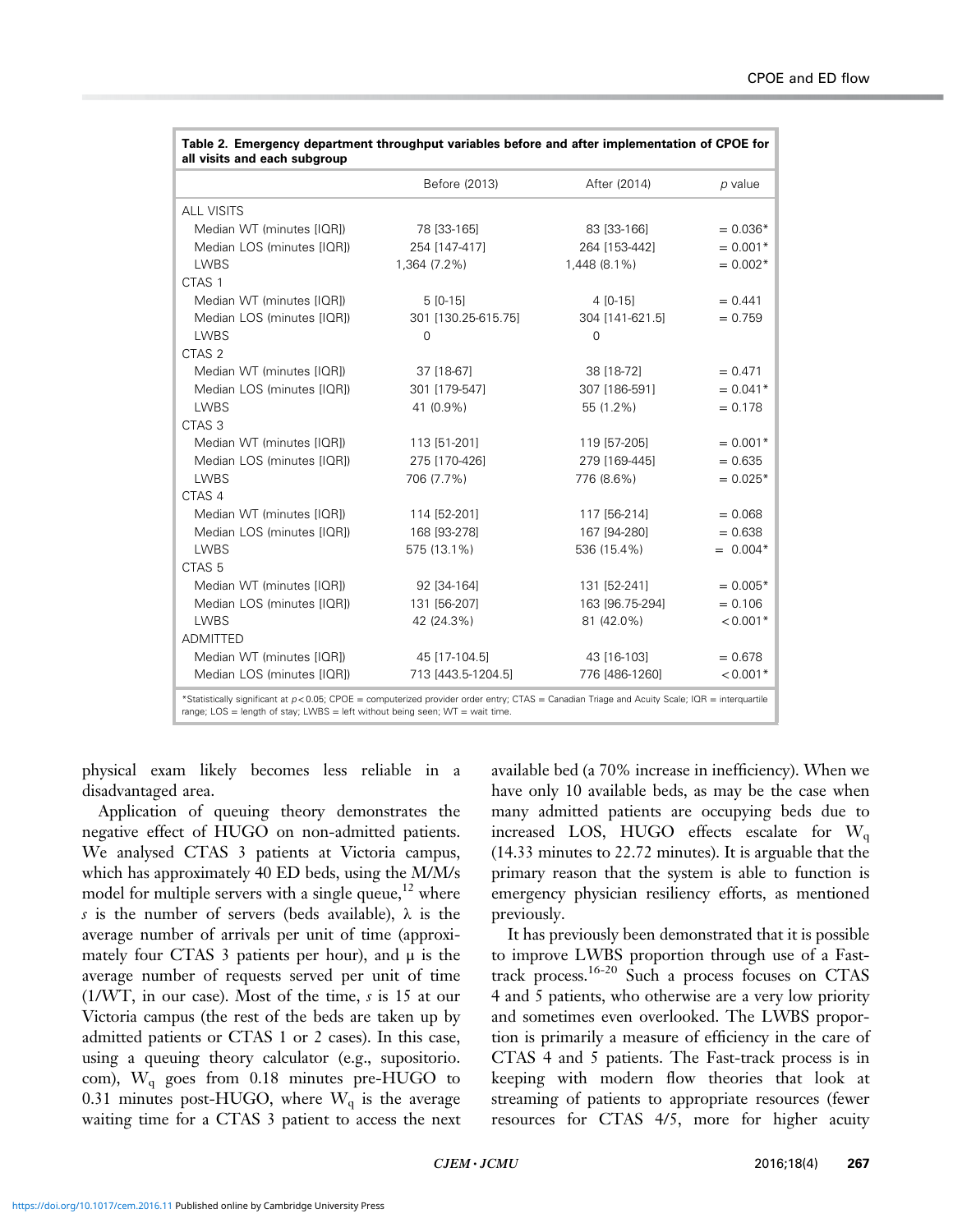<span id="page-4-0"></span>patients). In our case, we see that the impact of HUGO implementation on LWBS has been most dramatic for the lower acuity patients. Again, any gains from such processes as a Toyota Production System or Lean Thinking will be lessened through poor CPOE implementation. Another possible concern is that patient satisfaction may have worsened as a result of HUGO. It has been shown that the LWBS proportion is an indicator of patient satisfaction  $16-19$ ; an increasing proportion of LWBS may be an early signal that a department may need to urgently address patient dissatisfaction before institutional reputation is permanently harmed.

There are a number of limitations to keep in mind when interpreting our results. Our study was not randomized and was conducted at a single academic health centre, using a unique software package. We did not examine various flow issues through specific days and times, and assessed patients during only 2 specific months in 2 consecutive years. This study did not examine solutions that may have been in the process of implementation by LHSC to solve resultant flow issues. Further, we did not look at the impact of HUGO on specific services and disciplines other than emergency medicine.

An important aspect for future research will be examining whether the throughput variables we assess improved over time. It is possible that we are now further down the "learning curve," and difficulties with efficiency after HUGO have been resolved. Maybe the real lesson here is that CPOE implementation needs to be more thoroughly tested for inefficiencies, and training needs to be more extensive prior to implementation.

#### CONCLUSIONS

We found that CPOE implementation at our health care organization detrimentally impacted patient flow in the ED. All throughput variables were involved, some with greater significance than others. The most striking clinically relevant result we found was an increase in LOS of 63 minutes for admitted patients. Our results suggest that the potential patient safety risks may outweigh the benefits when considering CPOE implementation.

Competing interests: None declared.

## REFERENCES

- 1. Pham JC, Aswani MS, Rosen M, et al. Reducing medical errors and adverse events. Annu Rev Med 2012;63:447-63.
- 2. Netherton SJ, Lonergan K, Wang D, et al. Computerized physician order entry and decision support improves emergency department analgesic ordering for renal colic. Am J Emerg Med 2014;32(9):958-61, doi:10.1016/j. ajem.2014.05.002.
- 3. Yang JM, Park YS, Chung SP, et al. Implementation of a clinical pathway based on a computerized physician order entry system for ischemic stroke attenuates off-hour and weekend effects in the ED. Am J Emerg Med 2014;32(8): 884-9, doi:10.1016/j.ajem.2014.04.049.
- 4. Blankenship JF, Rogers L, White J, et al. Prospective evaluation of the treatment of pain in the ED using computerized physician order entry. Am J Emerg Med 2012; 30(8):1613-6, doi:10.1016/j.ajem.2011.11.003.
- 5. Bastani A, Walch R, Todd B, et al. Computerized prescriber order entry decreases patient satisfaction and emergency physician productivity. Ann Emerg Med 2010;56(3 Suppl):S83-4.
- 6. Spalding SC, Mayer PH, Ginde AA, et al. Impact of computerized physician order entry on ED patient length of stay. Am  $\tilde{J}$  Emerg Med 2011;29(2):207-11, doi:10.1016/j. ajem.2009.10.007.
- 7. Syed S, Wang D, Goulard D, et al. Computer order entry systems in the emergency department significantly reduce the time to medication delivery for high acuity patients. Int J Emerg Med 2013;6:20, doi:10.1186/1865-1380-6-20.
- 8. Innes G, Grafstein E, Christenson J, et al. Does computerized physician order entry reduce emergency department length of stay? C*JEM* 2002;4(2):124-54.
- 9. Fernandes CMB. Overcrowding in the emergency department: what is our response to the "new normal"? Acad Emerg Med 2003;10(10):1096-7.
- 10. Crane J, Noon C. The definitive guide to emergency department operational improvement: employing lean principles with current ED best practices to create the "no wait" department. Boca Raton: CRC Press; 2011.
- 11. Watson RQ, Leeson K. On-the-clock. Quality Progress March 2011: 45-50.
- 12. Litvak E, Lachman P, Leitch J. Solving flow to enhance safety and decrease costs. Presented at the National Quality Forum, Institute for Healthcare Improvement (IHI); 2014. Available at: [http://app.ihi.org/FacultyDocuments/](http://app.ihi.org/FacultyDocuments/Events/Event-2491/Presentation-10401/Document8853/Handouts_L23_Handouts_Learning_Lab_IHI_Forum_2014.pdf) [Events/Event-2491/Presentation-10401/Document8853/Han](http://app.ihi.org/FacultyDocuments/Events/Event-2491/Presentation-10401/Document8853/Handouts_L23_Handouts_Learning_Lab_IHI_Forum_2014.pdf) [douts\\_L23\\_Handouts\\_Learning\\_Lab\\_IHI\\_Forum\\_2014.pdf](http://app.ihi.org/FacultyDocuments/Events/Event-2491/Presentation-10401/Document8853/Handouts_L23_Handouts_Learning_Lab_IHI_Forum_2014.pdf) (accessed February 3, 2015).
- 13. George ML. Lean six sigma for service. New York: McGraw-Hill; 2003.
- 14. Liker J, Gardner G.. The Toyota way. New York: McGraw-Hill; 2004.
- 15. Singer AJ, Thode HC Jr, Viccellio P, et al. The association between length of emergency department boarding and mortality. Acad Emerg Med 2011;18(12):1324-9.
- 16. Fernandes CMB, Daya MR, Barry S, et al. Emergency department patients who leave without seeing a physician: the Toronto hospital experience. Ann Emerg Med 1994; 24(6):1092-6.

**268** 2016;18(4) CJEM · JCMU